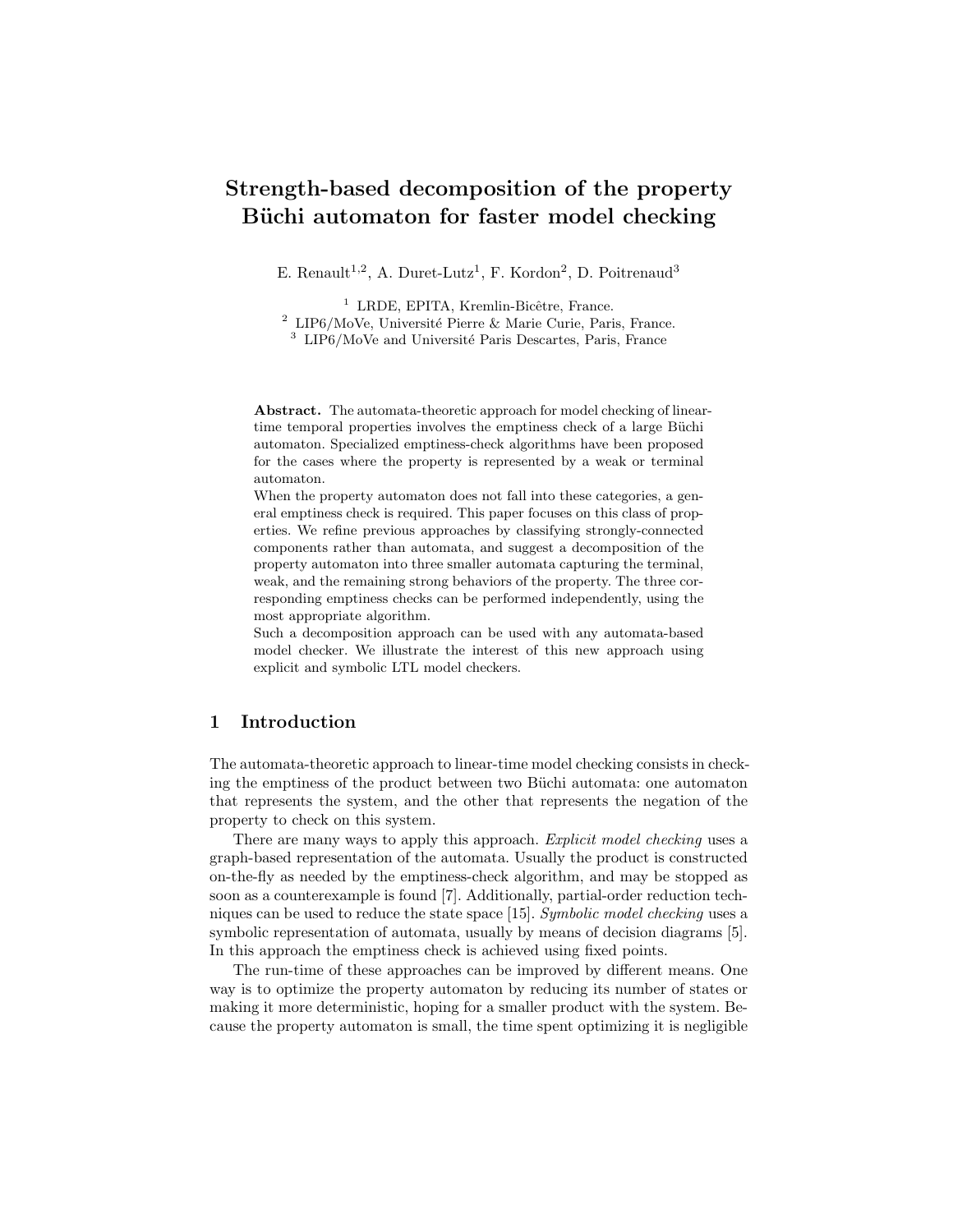compared to the time spent performing the emptiness check of the product. Another possible improvement is to use an emptiness check algorithm tailored to the property automaton used. For instance generalized emptiness checks [19, 9] can be used when the property requires generalized acceptance conditions. Also, simplified procedures can be performed when the strength of the property automaton is weak or terminal [2, 6], improving the worst-case complexity by a constant factor.

For strong property automata (that are neither weak nor terminal), a general Büchi emptiness check algorithms has to be used, even though they could also contain some weak and terminal components. In this paper we focus such properties whose automata mix strong, weak, or terminal components. We show that such automaton can be decomposed into three automata, each of a different strength. These automata can then be emptiness checked independently (and concurrently) using the most appropriate algorithm. Each of these three automata is smaller than the original automaton, moreover, because it is simpler it can usually be even more simplified. This decomposition works regardless of the type model-checking approach and options used (explicit, symbolic, parallel,...).

This paper is organized as follows. In Section 2, we define the type of (generalized) Büchi automata we use, discuss their emptiness checks, and the hierarchy of automaton strengths. Section 3 studies different ways to characterize the strength of a strongly connected component. These strengths are the basis for our decomposition described in Section 4. Finally we present our experimental results in Section 5.

# 2 Büchi Automata and their Strengths

Let AP be a finite set of (atomic) propositions, and let  $B = \{\perp, \top\}$  represent Boolean values. We denote  $B(AP)$  the set of all Boolean formulas over  $AP$ , i.e., formulas built inductively from the propositions  $AP$ , B, and the connectives  $\wedge$ ,  $\lor$ , and  $\neg$ . An assignment is a function  $ρ: AP → B$  that assigns a truth value to each proposition. We denote  $\mathbb{B}^{AP}$  the set of all assignments of AP.

The automata-theoretic approach is usually performed using Büchi automata. In this work, we use a slightly more general form of automata called Transitionbased Generalized Büchi Automaton (TGBA) which allows a more compact representation of properties. Any Büchi automaton can be seen as a TGBA by pushing acceptance sets to outgoing transitions, so the reader working with Büchi automata will have no problem adapting our techniques.

**Definition 1.** A TGBA is a 5-tuple  $A = \langle AP, Q, q^0, \delta, F \rangle$  where:

- AP is a finite set of atomic propositions,
- $-$  Q is a finite set of states,
- $q^0 \in Q$  is the initial state,
- $-\delta \subseteq Q \times \mathbb{B}^{AP} \times Q$  is the transition relation, labeling each transition by an assignment of the atomic propositions,
- $F \subseteq 2^{\delta}$  is a set of acceptance sets of transitions.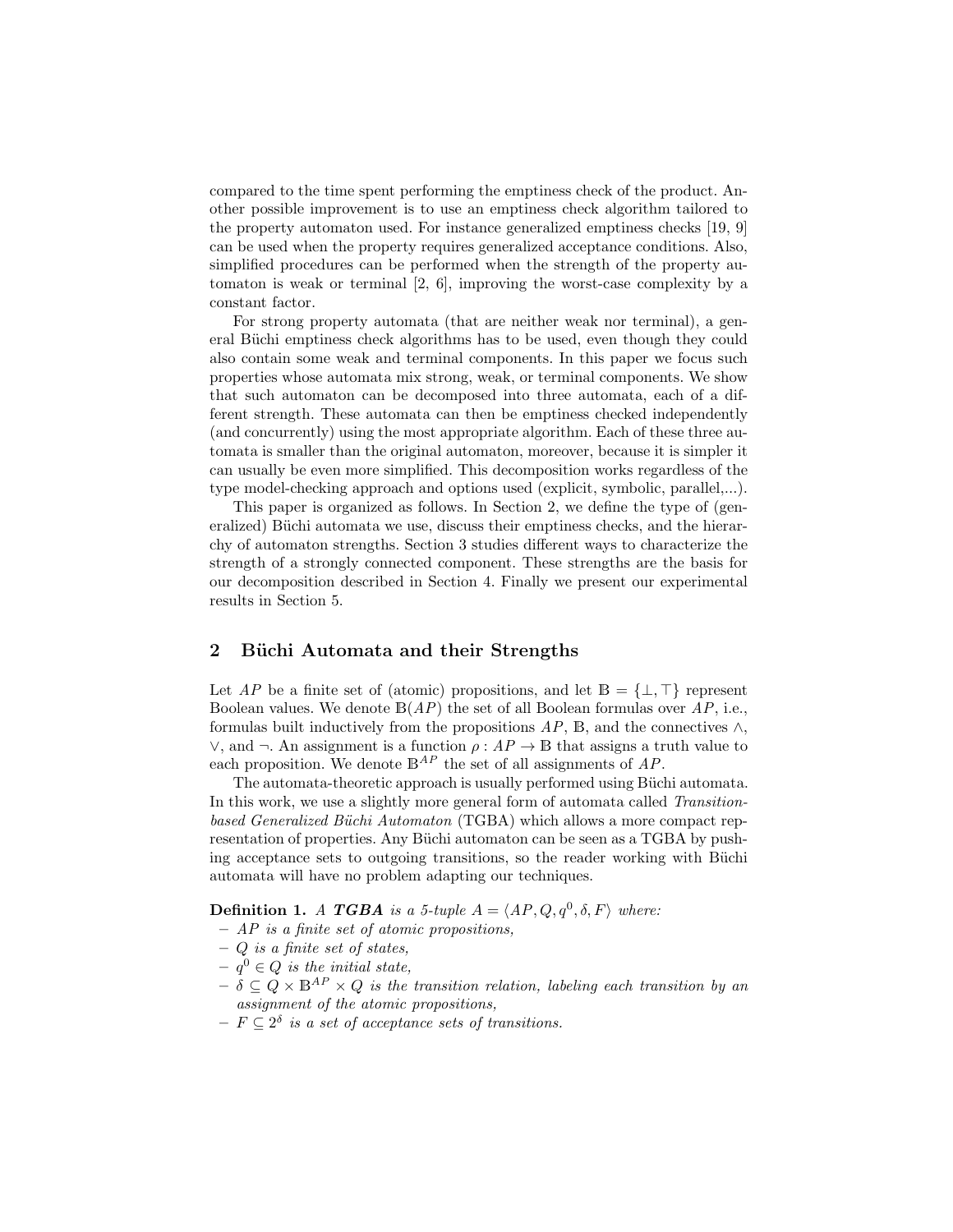A run of A is an infinite sequence of transitions  $\pi = (s_1, \ell_1, d_1) \dots (s_i, \ell_i, d_i) \dots$ with  $s_1 = q^0$  and  $\forall i \geq 1$ ,  $d_i = s_{i+1}$ . Such a run is *accepting* iff it visits all acceptance sets infinitly often, i.e,  $\forall f \in F, \forall i \geq 1, \exists j \geq i, (s_j, \ell_j, d_j) \in f$ .

An infinite word  $w = \rho_1 \rho_2 \cdots$  over  $\overline{B^{AP}}$  (i.e.,  $\rho_i \in B^{AP}$ ), is accepted by A iff there exists an accepting run  $\pi = (s_1, \ell_1, d_1) \dots (s_i, \ell_i, d_i) \dots$  such that  $\forall i, \rho_i = \ell_i$ . The language  $\mathscr{L}(A)$  is the set of infinite words accepted by A.

The automata-theoretic approach to model checking amounts to check the emptiness of the language of a TGBA that represents the product of a system (a TGBA where  $F = \emptyset$ ) with the negation of the property to verify (another TGBA).

A path of length  $n \geq 1$  between two states  $q, q' \in Q$  is a finite sequence of transitions  $\rho = (s_1, \ell_1, d_1) \dots (s_n, \ell_n, d_n)$  with  $s_1 = q, d_i = q'$ , and  $\forall i \in$  $\{1, \ldots, n-1\}, d_i = s_{i+1}$ . Let  $S \subseteq Q$  such that  $\{s_1, s_2, \ldots, s_n, d_n\} \subseteq S$ , we denote the existence of such a path by  $q \stackrel{S}{\leadsto} q'$ . If  $q = q'$  we say that such a path is a cycle. A cycle is accepting iff it visits all acceptance sets, i.e.,  $\forall f \in F$ ,  $\exists i \in$  $\{1,\ldots,n\},\,(s_i,\ell_i,d_i)\in f.$  A cycle is *elementary* iff it does not visit any state twice (i.e.,  $\forall 1 \leq i < j \leq n$ ,  $s_i \neq s_j$ ).

If a TGBA has an (infinite) accepting run, then the run necessarily visits one of the states infinitely often, which means that the automaton has an accepting cycle that is reachable from  $q^0$ . One way to perform the emptiness check of a TGBA explicitly is therefore to search for such cycles using nested DFS (Depth First Search). Although there exists a nested DFS algorithm that works on TGBA [25], most of the usual nested DFS algorithms [23] require a degeneralized Büchi automaton with a single acceptance set (the degeneralization of a TGBA with *n* acceptance sets may multiply its number of states by *n*). In these algorithms, a first DFS is used to detect the start of potential cycles, and another (or several in the generalized case) DFS is started to detect an accepting cycle.

A second emptiness-check approach is to compute the accepting stronglyconnected components of the TGBA.

Definition 2. A Strongly-Connected Component (SCC) of a TGBA is a maximal set of states  $C$  such that there is a path between any two distinct states of C (i.e.,  $\forall s, s' \in C, (s \neq s') \Rightarrow (s \stackrel{C}{\leadsto} s')$ ).

C is accepting iff it contains an accepting cycle.

C is **complete** if  $\forall s \in C, \forall f \in \mathbb{B}^{AP}, \exists (q, \ell, q') \in \delta$  such that  $s = q, f = \ell$ , and  $q' \in C$ .

While SCC-based emptiness checks [8, 16] are still based on a DFS exploration of the automaton, they do not require another nested DFS, and their complexity does not depend on the number of acceptance sets.

Symbolic emptiness checks [19, 14] are also based on the computation of SCCs in the symbolic representation of the automaton. This is done using fixed points on symbolic set of states, and amounts to performing a BFS-based emptiness check.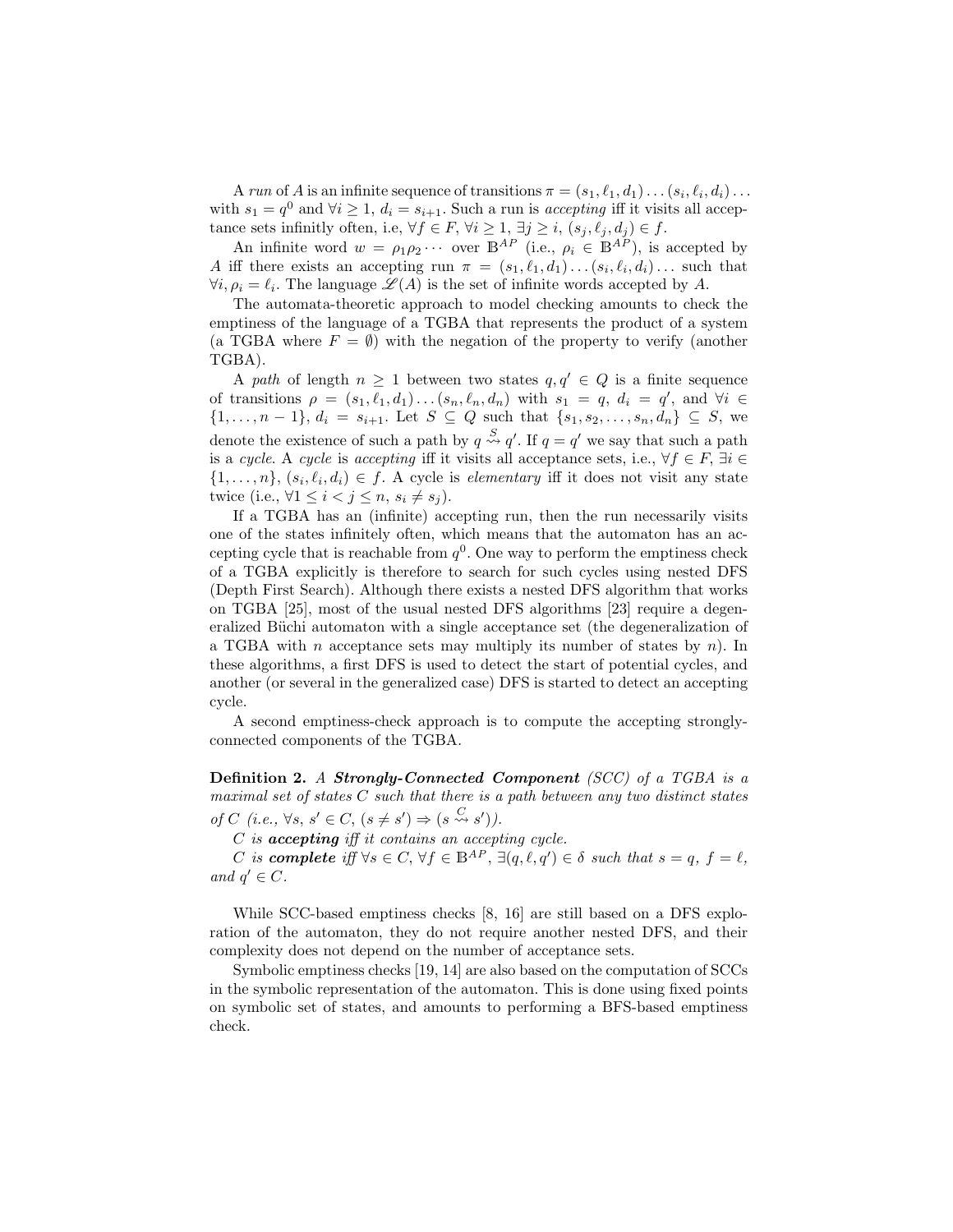

Fig. 1. TGBA for  $(G a \rightarrow G b)$  W c.

Whether based on nested DFS or SCC, explicit or symbolic, these emptinesscheck procedures can be simplified according to the strength of the automaton representing the property to check [2, 13, 6, 23, 1].

Before defining the strength of the property automaton, let us first characterize the strength of an SCC.

Definition 3. The strength of an SCC is: non accepting *if it does not contain any accepting cycle*, inherently terminal *if it contains only accepting cycles and is complete*, inherently weak if it contains only accepting cycles and it is not inherently terminal, strong if it is accepting and contains some non-accepting cycle.

These four strengths define a partition of the SCCs of an automaton.

There are two kinds of non accepting SCCs. If an SCC can only reach other non-accepting SCCs, it is useless and may be removed from the automaton without changing its language. This simplification is traditionally performed right after the translation of the property into an automaton. If the non accepting SCC can reach an accepting one, it is transient. In the rest this paper we assume that useless SCCs have been removed, i.e., all non-accepting SCCs are transient.

Figure 1 shows an example TGBA with a single acceptance set represented with white dots on transitions. Transitions are labeled by Boolean formulas instead of assignments (for instance a transition labeled by  $a$  is shorthand for two transitions labeled by  $ab$  and  $ab$ ). The dashed boxes highlight the five SCCs of the automaton.  $C_1$  is a strong SCC (the cycle between  $s_0$  and  $s_1$  is accepting, while the self-loop on  $s_1$  is a non-accepting cycle),  $C_2$  is an inherently weak SCC,  $C_3$  is transient, and  $C_4$  is inherently terminal.

Definition 4. An automaton is inherently terminal iff all its accepting SCCs are inherently terminal. An automaton is **inherently weak** iff all its accepting SCCs are inherently terminal or inherently weak. Any automaton is general. These three classes form a hierarchy where inherently terminal automata are inherently weak, which in turn are general.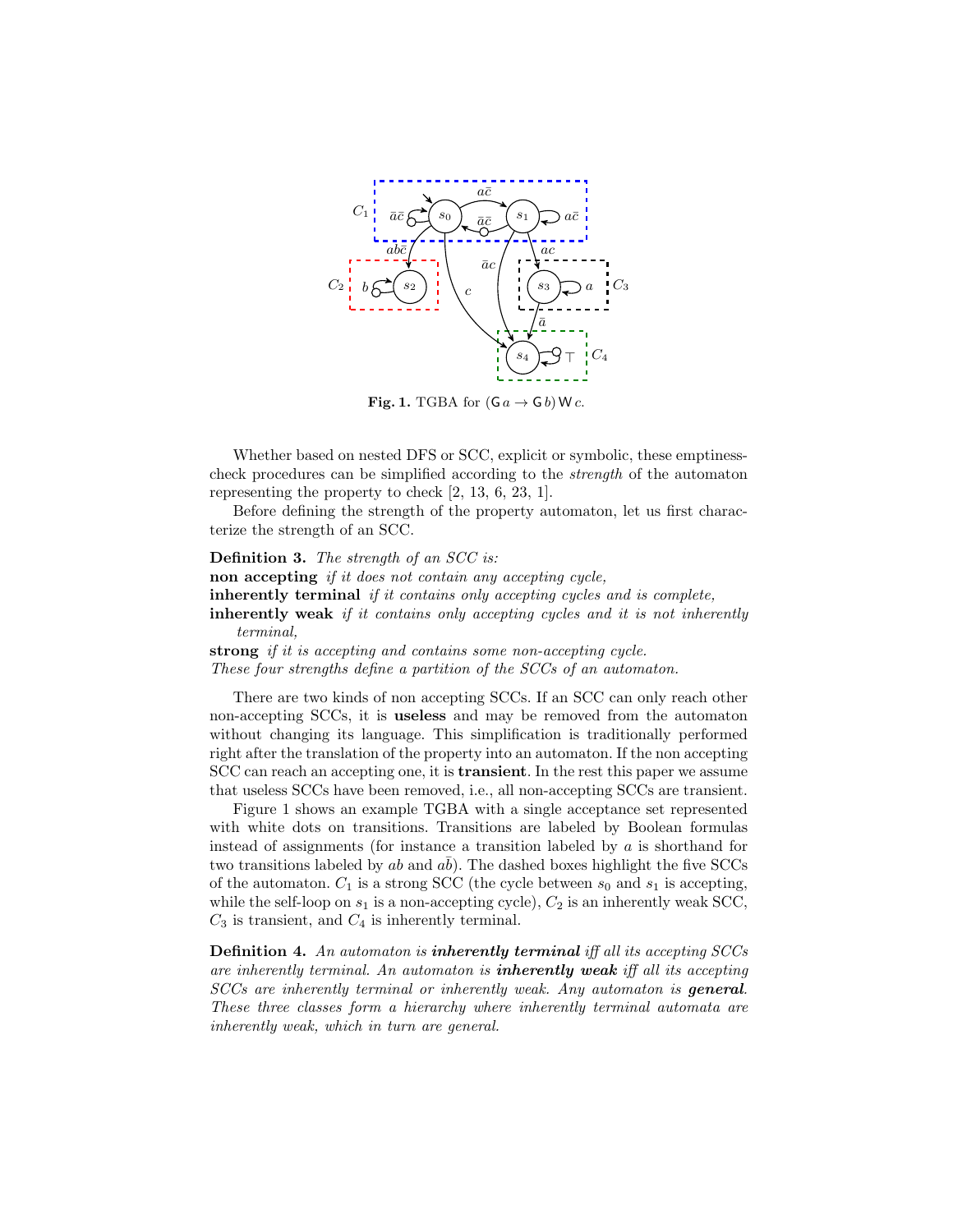

Fig. 2. An inherently weak automaton which is not weak.

Note that the above constrains concern only accepting SCCs, but these automata may also contain non-accepting (transient) SCC.

The notion of inherently weak automaton [3] generalizes the more common notion of **weak** automaton  $[2, 6]$ . If we define a weak SCC to be an accepting SCC whose transitions belong to all acceptance sets, then a weak automaton is an automaton that contains only weak, terminal, or non-accepting SCCs. A weak automaton is inherently weak, and an inherently weak automaton can be easily converted into a weak automaton [3]. For example the automaton from Fig. 2 can be easily converted into a weak automaton, by adding the transition from  $q_1$  to  $q_0$  into the O acceptance set.

Similarly, our definition of inherently terminal is a generalization of the notion of **terminal** automaton [2, 6]. If we define a terminal SCC to be weak and complete, then a terminal automaton should have only terminal, or nonaccepting SCCs. A terminal automaton is inherently terminal, and an inherently terminal automaton can be obviously converted into a terminal automaton.

The emptiness-check algorithms previously discussed will obviously work with general automata. More efficient algorithms can be used for inferior strengths. For inherently weak automata, the explicit emptiness check reduces to the detection of a cycle in a inherently weak or terminal SCC. This can be performed using a single DFS [6]. Symbolic emptiness checks of inherently weak automata can be simplified similarly [2]. Furthermore, when the system to verify does not have any deadlock (each state has at least one successor) and the property automaton is terminal, then the emptiness check of the product becomes a reachability problem. Here again, both explicit and symbolic emptiness checks can take advantage of this simplification [2, 6].

Considering this strength hierarchy can also help when implementing techniques such as partial order reduction [6] or distributed model checking [1]. In most of the approaches suggested so far the improvements have only concerned (inherently) weak or terminal automata: if an automaton contains at least one strong SCC, a general emptiness check is required, even if it also contains SCCs of inferior strengths. However Edelkamp et al. [13] have suggested to consider the strengths of the SCCs to limit the scope of the nested DFS to the strong SCCs.

The technique we present in section 4 improves the emptiness check of properties that mix accepting SCCs of different strengths. A necessary step towards this goal is to be able to determine the strength of SCCs.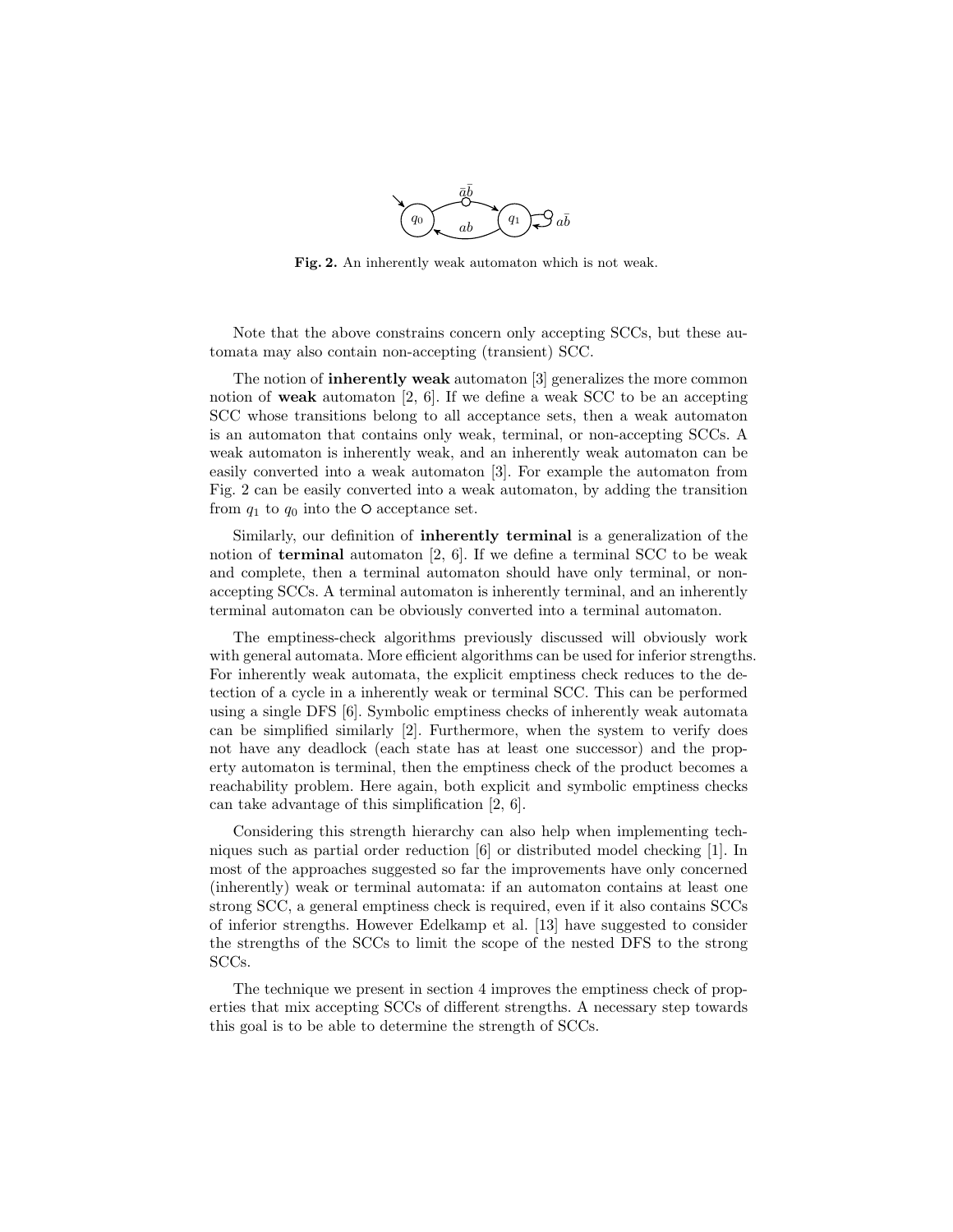## 3 Determining SCC Strength

The SCCs of an automaton, and their acceptance, can be obtained by applying the algorithms of Couvreur [8] or Geldenhuys and Valmari [16].

We now consider three approaches to classify accepting SCCs. The **inherent** approach, that sticks to definition 3. A structural heuristic, based on the graph's structure. And a syntactic heuristic, which can only be applied when translation algorithm labels a state s of the automaton A by the LTL formula recognized from this state (this is the case in our implementation). The latter two heuristics may misclassify an SCC in a higher class, requiring a more general emptiness check algorithm.

We evaluate these three approaches on a benchmark of 10 000 random LTL formulas, translated into TGBA using Couvreur's algorithm [8] and where useless SCCs have been pruned. Couvreur's translation naturally outputs an inherently weak (resp. terminal) TGBA for any syntactic-persistence (resp. syntacticguarantee) formula, in the syntactic classification of Cerná and Pelánek  $[6]$ . For example, when translating the LTL formula ( $\mathsf{G} a \to \mathsf{G} b$ ) W c, this translation produces the automaton from Fig. 1 in which states  $s_0$ ,  $s_1$ ,  $s_2$ ,  $s_3$ , and  $s_4$  respectively correspond to the LTL formulas  $(G a \rightarrow G b)$  W c,  $F \bar{a} \wedge ((G a \rightarrow G b)$  W c), G b (a syntactic-persistence formula),  $\overline{F} \overline{a}$  and  $\overline{T}$  (two syntactic-guarantee formulas).

We now describe how we characterize weak and terminal SCCs in the aforementioned three approaches.

If an accepting SCC contains any non-accepting cycle, then it necessarily contains a non-accepting elementary cycle. Therefore whether an accepting SCC is inherently weak can be determined by enumerating all its elementary cycles. As soon as one non-accepting cycle is found, the algorithm can claim the SCC to be non-inherently weak. This cycle enumeration can be costly since it may theoretically have to explore an exponential number of elementary cycles [20]. As an alternative, a structural heuristic, is to check whether all transitions in the accepting SCC belong to all acceptance sets (the SCC is weak), this information can be collected while we determine the accepting SCCs of the automaton. On our benchmark this approach correctly classifies 99, 85% of the weak SCCs. Another heuristic is to consider the LTL formulas labeling the states of the accepting SCC: if one of them is a syntactic-persistence then the SCC is either inherently weak or terminal. On our benchmark this test catches only 87, 77% of the weak SCCs.

Terminal SCCs can be similarly detected in three ways. The inherent approach is to check that (1) the disjunction of the labels of the outgoing transitions (that remain in the SCC) of each state is  $\top$ , and (2) there is no non-accepting elementary cycles. A structural heuristic would be to replace (2) by a check that all transitions belong to all acceptance sets. Finally, a syntactic heuristic would be to check that one state in the accepting SCC is labeled by a syntacticguarantee formula. On our benchmarks these three approaches all catch 100% of the terminal SCCs.

The structural heuristics presented above correspond to the definition of the weak and terminal used by Bloem et al. [2] to characterize the strength of the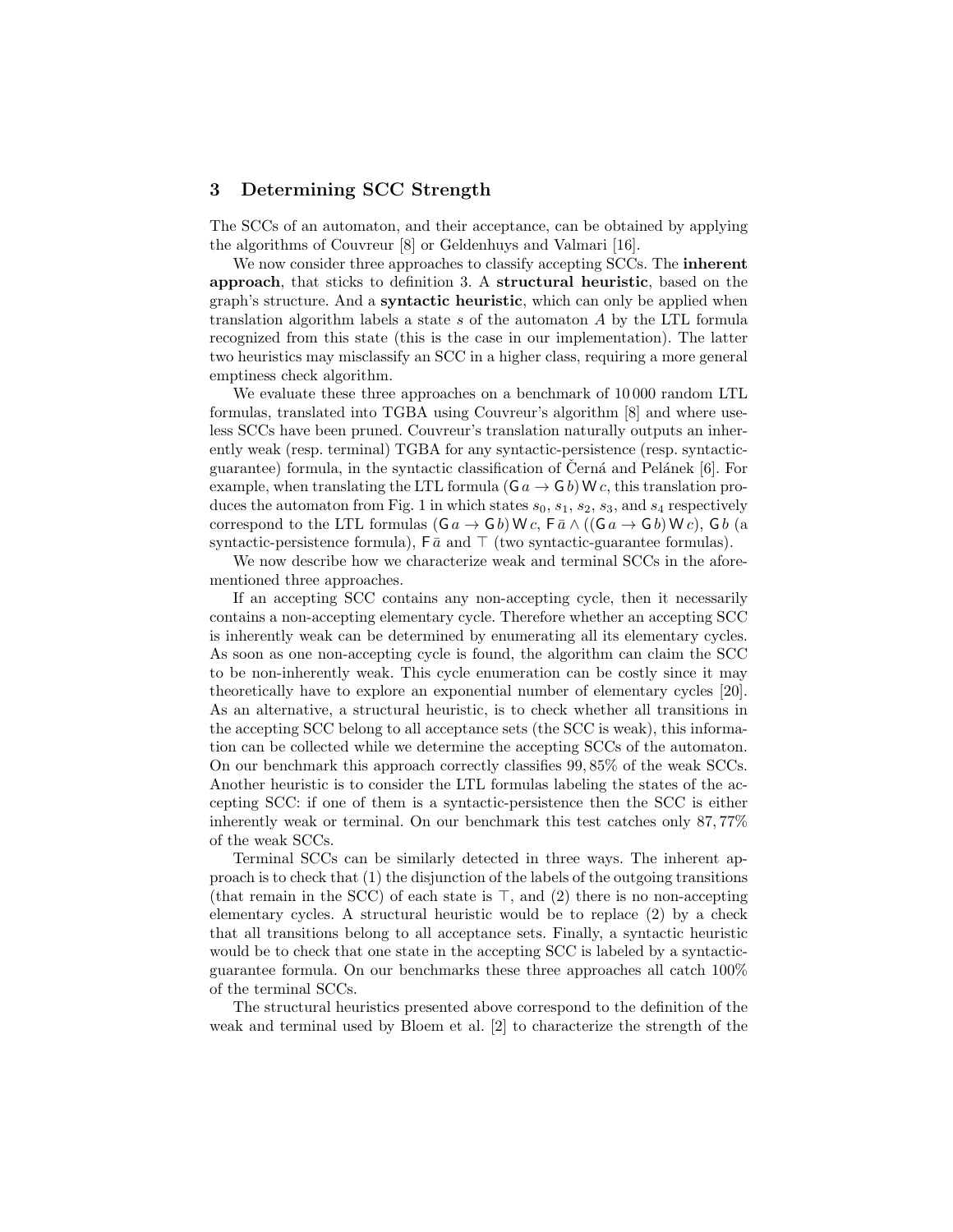entire automaton. Looking into the 0, 15% of SCCs that this structural heuristic fails to detect as inherently weak reveals that these SCCs are the results from the translation of pathological formulas: formulas whose syntactic class is above their actual strength. For instance  $\varphi = G(c \vee (Xc \wedge (\bar{c} \cup b)))$  is a syntactic-recurrence formula equivalent to the safety formula  $\mathsf{G}(c \vee (\bar{c} \wedge \mathsf{X}(c \wedge b)) \vee (b \wedge \mathsf{X} c))$ , yet our translation of  $\varphi$  will produce an inherently weak automaton that is not weak.

In our experiments the structural approach was 3 times slower than the syntactic one, and 10 times faster than the inherent one. Since it caught 99, 85% of the weak SCCs, we adopted the structural approach in our upcoming experimentation. Regardless of these comparisons, all these approaches are instantaneous in practice.

Additional post-processing, as suggested by Somenzi and Bloem [24], would likely improve the "weakness" of the property automata.

# 4 Decomposing the Property Automaton According to its SCCs Strengths

In this section, we focus on general property automata that cannot be handled by a specialized emptiness check (e.g. for inherently weak automata) because the property automaton contains SCCs of different strengths. The automaton from Fig. 1 is such an automaton. We show how they can be decomposed into three property automata representing their strong, weak, and terminal behaviors, that can be used concurrently.

We denote  $T$ ,  $W$ , and  $S$ , the set of all transitions belonging respectively to some terminal, weak, or strong SCC. For a set of transitions  $X$ , we denote  $Pre(X)$  the set of states that can reach some transition in X. We assume that  $q^0 \in Pre(X)$  even if X is empty or unreachable.

**Definition 5.** Let  $A = \langle AP, Q, q^0, \delta, \{f_1, \ldots, f_n\}\rangle$  be a TGBA. We define three derived automata  $A_T = \langle AP, Q_T, q^0, \delta_T, F_T \rangle$ ,  $A_W = \langle AP, Q_W, q^0, \delta_T, F_W \rangle$ ,  $A_S =$  $\langle AP, Q_S, q^0, \delta_T, F_S \rangle$  that represent respectively the terminal, weak and strong behaviors of A, with:

$$
Q_T = \text{Pre}(T) \qquad F_T = \{T\} \qquad \qquad \delta_T = \{(q, l, q') \in \delta \mid q, q' \in Q_T\} Q_W = \text{Pre}(W) \qquad F_W = \{W\} \qquad \qquad \delta_W = \{(q, l, q') \in \delta \mid q, q' \in Q_W\} Q_S = \text{Pre}(S) \qquad F_S = \{f_1 \cap S, \dots, f_n \cap S\} \qquad \delta_S = \{(q, l, q') \in \delta \mid q, q' \in Q_S\}
$$

Fig. 3 shows the result of the decomposition of the TGBA of Fig. 1. The SCCs that are highlighted with boxes represent the terminal, weak, and strong SCCs that have been preserved. The rest of these automata is made of the prefixes leading to these accepting SCCs.

*Property 1.* The strengths of  $A_T$ ,  $A_W$ ,  $A_S$  are respectively terminal, weak, and strong (unless they have no transition).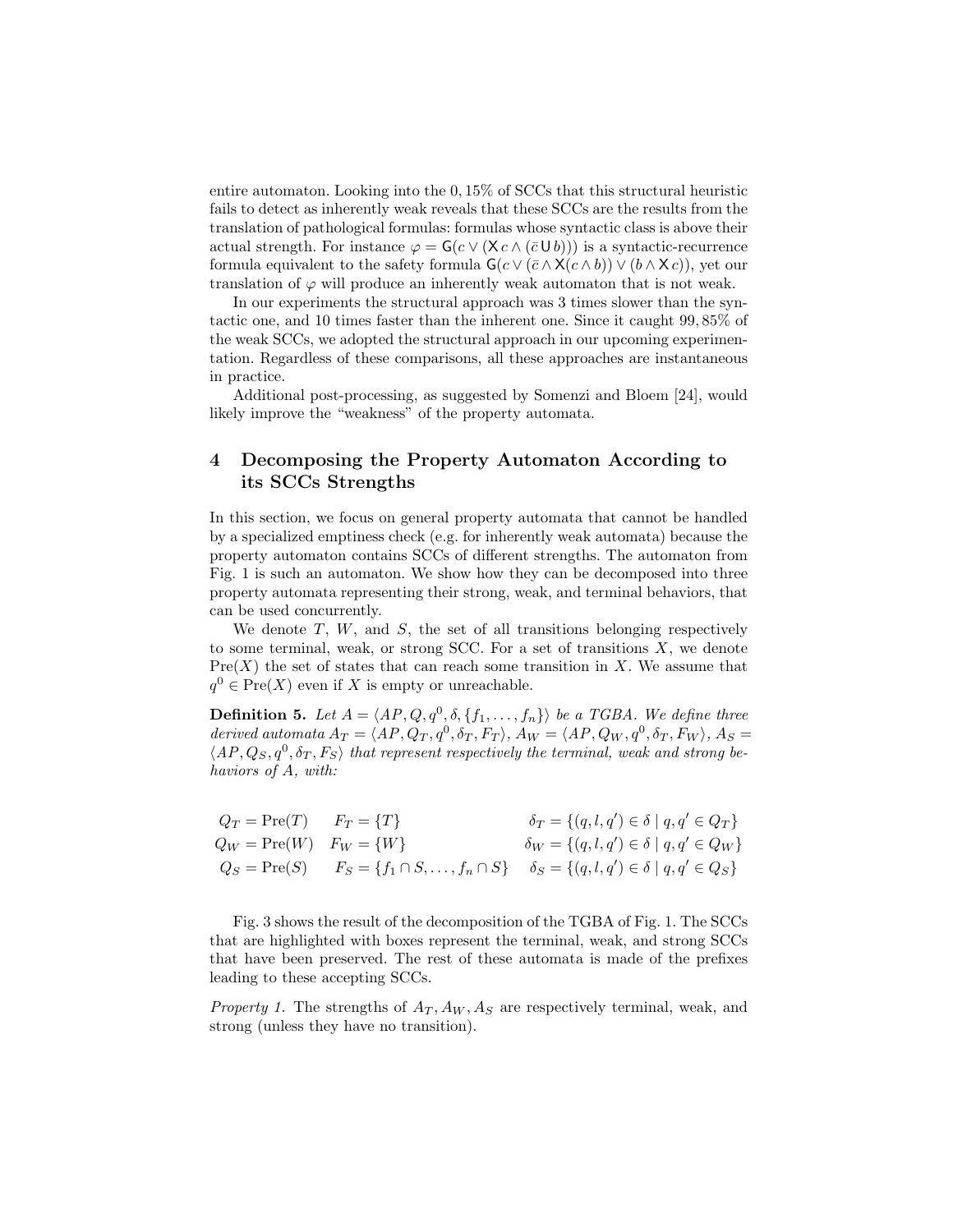

Fig. 3. Decomposition of the automaton from Fig. 1 into three automata (labels have been ommited for clarity).

**Theorem 1.**  $\mathscr{L}(A) = \mathscr{L}(A_T) \cup \mathscr{L}(A_W) \cup \mathscr{L}(A_S)$ .

Intuition of the proof: ( $\subseteq$ ) A word accepted by A is recognized by a run that will eventually be captured by an accepting SCC of A. Since every accepting SCC belongs to one of the three automata, this SCC is necessarily reproduced in an accepting form in one of the three derived automata, and it is necessarily reachable from the initial state.  $(2)$  Because the three automata are restrictions of A, a word accepted by any of these is straightforwardly accepted by A.

Using this decomposition, we can perform three model-checking procedures in parallel, choosing the emptiness algorithm most suited to the strength of each derived automaton. This way, the more complex algorithm will have to deal with a smaller automaton (by construction), and the three procedures may abort as soon as one of them finds a counterexample.

The weak and terminal automata  $A_W$  and  $A_T$ , require very simple emptiness check algorithms [6, 2] because the acceptance conditions are easier to check. They also make it easier to apply other reduction such as partial order reductions [18], and they tend to produce smaller counterexamples [13].

For the strong derived automaton  $A<sub>S</sub>$ , a general emptiness check is required. Implementations using an emptiness-check that can only deal with a single acceptance set (i.e., Büchi-style) need to degeneralize only this derived automaton.

This decomposition scheme can be further improved by minimizing each derived automaton. For instance, weak and terminal automata can be reduced very efficiently with techniques such as WDBA minimization [10]. Also simulations reductions [24] will be more efficient on automata with less acceptance conditions. As these techniques will not augment the strength of an automaton, they can be used without restriction.

In addition to reducing the number of states and acceptance sets in the automaton, the decomposition might also produce automata that observe fewer atomic propositions. Emptiness check techniques that are sensitive to the number of observed propositions [e.g., 22] will therefore benefit from the decomposition.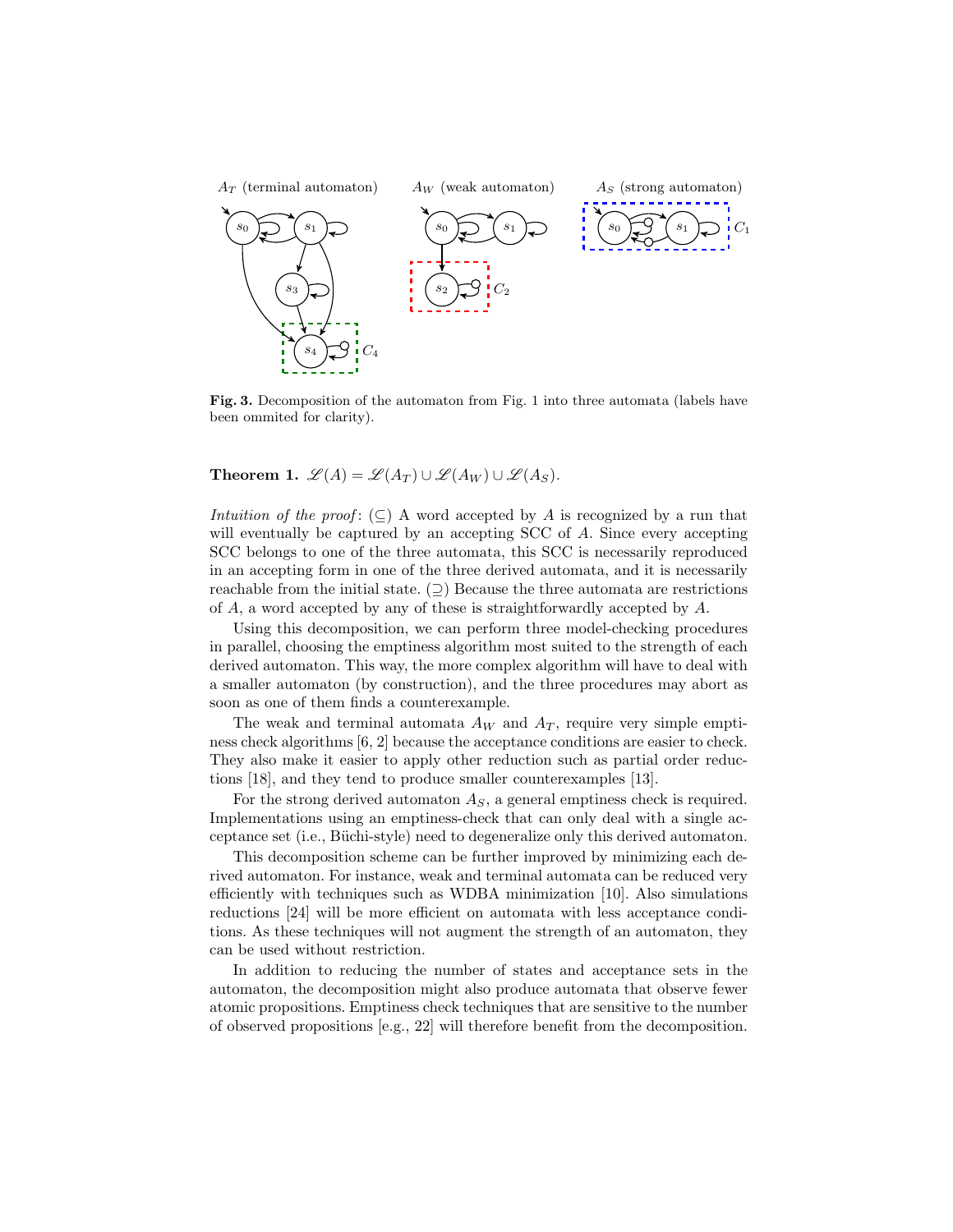As a final note, this decomposition approach is suitable for any type of model checker (explicit, symbolic, parallel, ...) as long as it uses an automaton to represent the property.

### 5 Assessment

We compare the new decomposition approach against the classical one in four setups:

- SE This explicit setup uses Schwoon and Esparza's improved NDFS algorithm [23], to our knowledge, the best NDFS to date. This emptiness checks requires a degeneralization.
- ELL A refinement of the previous setup restricting the nested DFS to the strong components, as suggested by Edelkamp et al. [13].
- Cou This explicit setup uses Couvreur's SCC-based algorithm [8] and supports TGBA directly.
- OWCTY This symbolic setup uses an implementation of the classical OWCTY algorithm with multiple acceptance sets [19].

When the decomposition approach is used, the above emptiness checks are applied only on the strong automaton  $K \otimes A_S$ . For the products with weak and terminal automata, we use explicit or symbolic dedicated algorithms as described by Černá and Pelánek  $[6]$ .

In all approaches, LTL formulas representing properties are first simplified, translated into TGBA, and these automata are postprocessed (using aforementioned techniques) in Spot [11]. In the decomposition scheme, the three resulting automata are postprocessed again.

The models we use come from the BEEM benchmark [21]. In explicit setup, we generate the system automaton  $K$  using a version of DiVinE 2.4 patched by the LTSmin team<sup>4</sup> . For the symbolic setup, we use a symbolic representation provided by  $its$ -1t1<sup>5</sup> [12].

Because the LTL formulas supplied by the BEEM benchmark are few and are usually safety automata (their negation translates into a terminal automaton), we opted to generate random LTL formulas for each model.

We ran our different approaches on 13 models, for which we selected formulas such (1) the property automaton contains different SCC strengths, (2) the product with the system has more than 2000 states, (3) for each model 100 formulas yield an empty product, and 100 formulas yield a non-empty one.<sup>6</sup> The second point is to avoid cases where the formula is trivial to verify.

<sup>4</sup> http://fmt.cs.utwente.nl/tools/ltsmin/#divine

 $^5$  http://ddd.lip6.fr/

<sup>6</sup> This has been done by generating random formulas and running an emptiness check over the product automaton until 100 empty products and 100 non empty products were found. For a more detailed description of our setup, including selected models and formulas, see http://move.lip6.fr/~Etienne.Renault/benchs/TACAS-2013/benchs.html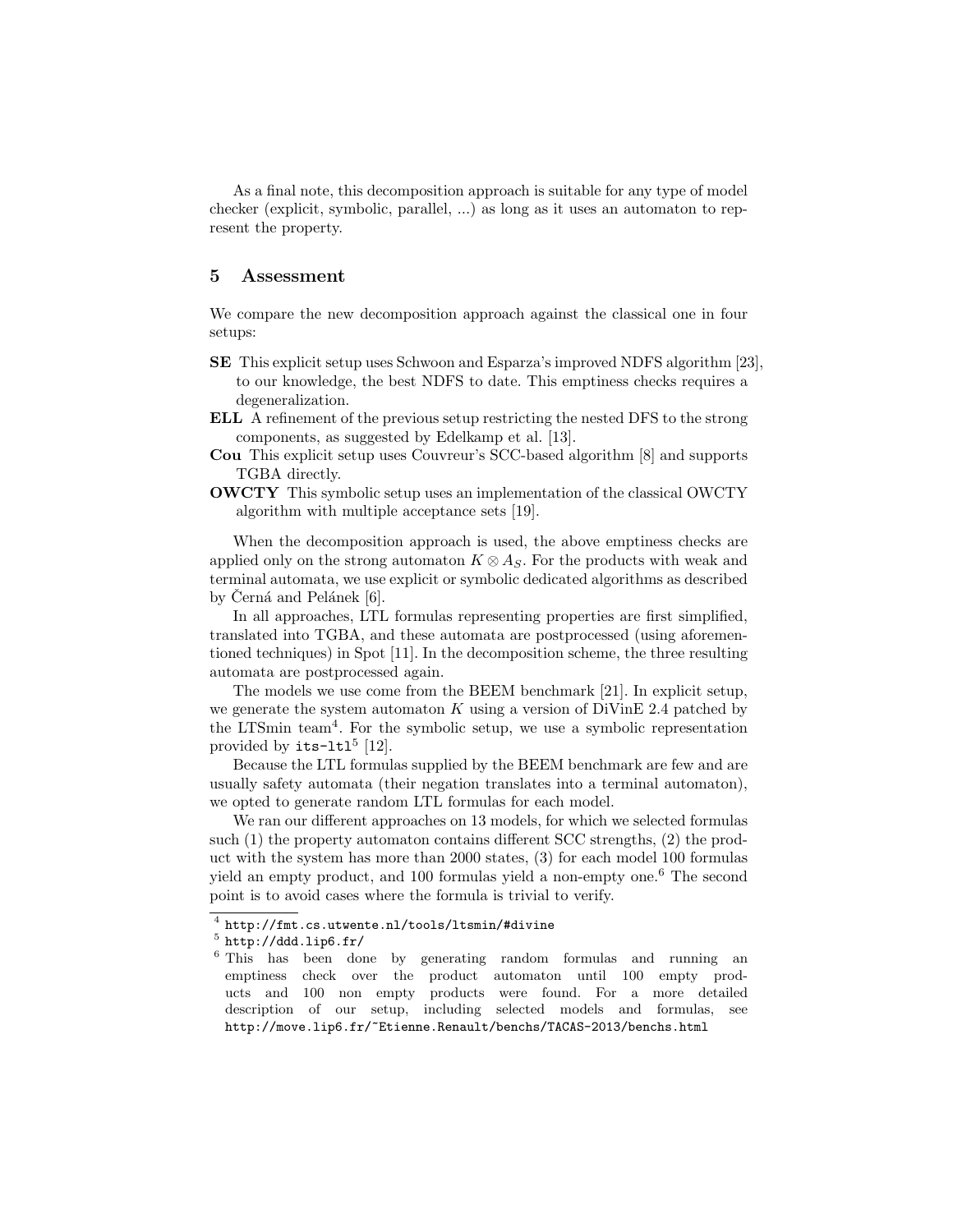These tool chains were executed on a cluster of Intel Xeon E5645@2.40GHz, running Linux. The memory was confined to 4GB, and the run time to 1 hour.

Table 1 shows the reduction effect of the decomposition and additional postprocessing on the sizes of the property automata. It can be noted that it is the strong automaton that obtains the greatest reduction, a good news, since this is the hardest to check.

|                                       | no postproc.  | postproc. |               |  |  |
|---------------------------------------|---------------|-----------|---------------|--|--|
|                                       | states trans. |           | states trans. |  |  |
| $A_S$ 50.66% 37.87% 46.57% 34.85%     |               |           |               |  |  |
| $A_W$ 68.71\% 51.47\% 62.95\% 44.77\% |               |           |               |  |  |
| $A_T$ 75.27% 63.68% 64.70% 49.28%     |               |           |               |  |  |

**Table 1.** Sizes of the automata  $A<sub>S</sub>$ ,  $A<sub>W</sub>$ ,  $A<sub>T</sub>$  relative to A, with or without the postprocessing applied after decomposition, averaged on all our formulas.

Table 2 shows how many pairs of (model,formula) were successfully processed by each setup within the run-time and memory confinement. We separated empty products (verified formulas) from non-empty products (violated formulas) because the emptiness check may abort as soon as a counter example is found in the latter. It can be observed that using the decomposition always helps.

|  | empty non-empty total               |  |  |  |
|--|-------------------------------------|--|--|--|
|  | class. dec. class. dec. class. dec. |  |  |  |
|  | SE 1258 1297 1300 1300 2558 2597    |  |  |  |
|  | ELL 1250 1297 1300 1300 2550 2597   |  |  |  |
|  | Cou 1257 1299 1300 1300 2557 2599   |  |  |  |
|  | OWCTY 1293 1299 1285 1299 2578 2598 |  |  |  |

Table 2. Number of formulas processed by the classical (class.) and decomposition (dec.) approach, using different emptiness checks, out of a total of 2600 formulas.

Table 3 is an excerpt of our complete benchmark showing only a selection of the models whose verification required a significant run time (still, the observed trends are similar in other models). In order to compare the different algorithms, we restricted these measurements to formulas that could be processed by all setups.

For the "classical" explicit approaches, we measure the average number of visited states (counted once) and explored transitions (counted at most twice depending on the algorithm) during the emptiness check of  $K \otimes A$  (the product of the system with A).

For the "decomposition-based" explicit approaches, three algorithms have been launched in parallel (on three different hosts) to check the emptiness of  $K \otimes A_T$ ,  $K \otimes A_W$ , and  $K \otimes A_S$ . When  $\mathscr{L}(K \otimes A) = \emptyset$ , we have to wait for the three emptiness checks, and we report the performances of the last to terminate.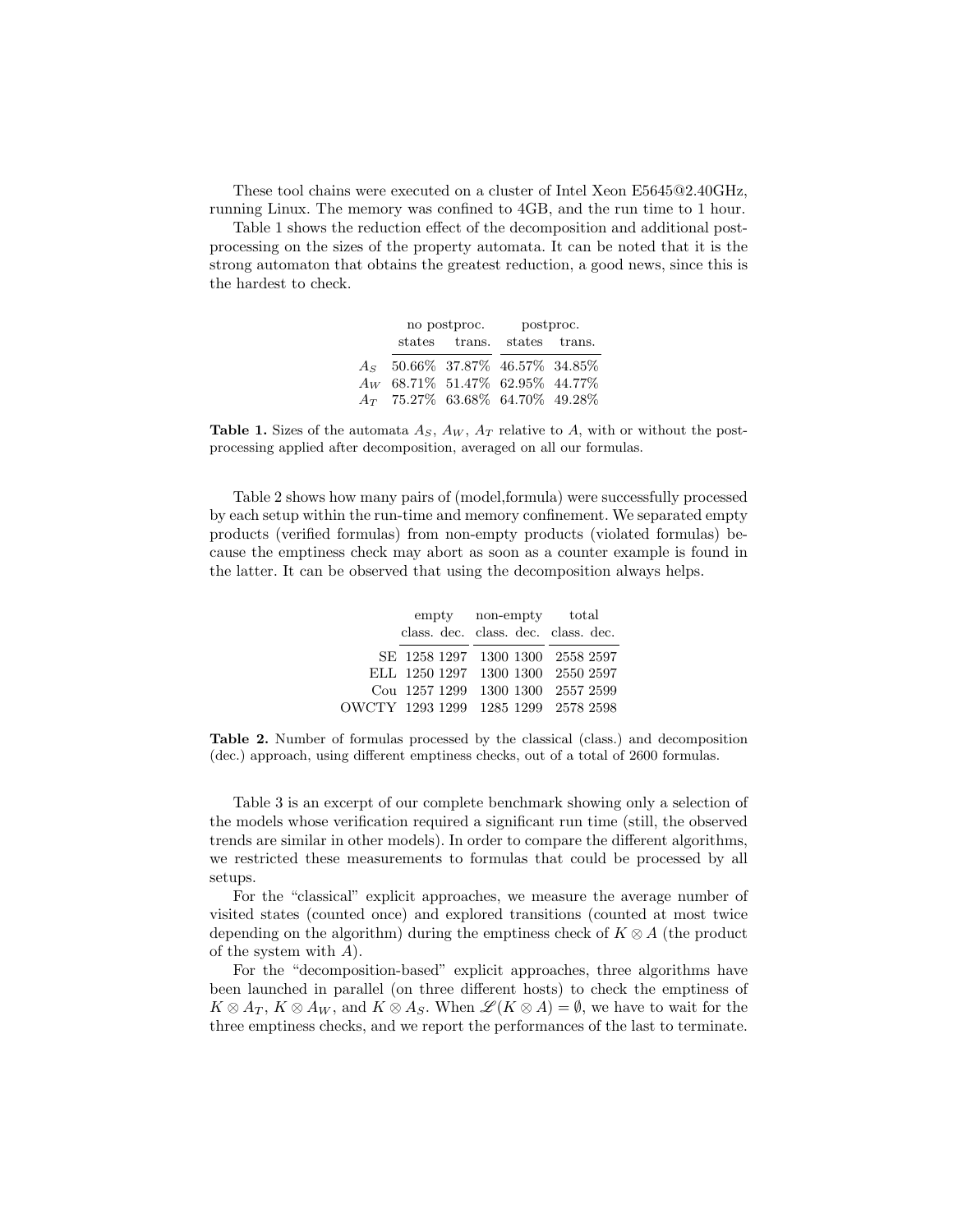|                                               | classical         |                      |          | decomposition    |        |      |          |                                |          |      |
|-----------------------------------------------|-------------------|----------------------|----------|------------------|--------|------|----------|--------------------------------|----------|------|
|                                               | model             | algorithm            | states   | transitions      | time   | mem  | states   | transitions                    | time     | mem  |
|                                               | at.4              | SE                   | 11778840 | 55765492 112.21  |        | 3034 | 7620732  | 30150665                       | 63.35    | 2691 |
|                                               | 84 cases          | $_{\rm ELL}$         | 11778840 | 55748407 117.22  |        | 3050 | 7620732  | 30150665                       | 63.07    | 2688 |
|                                               |                   | Cou                  | 11692421 | 54326243         | 95.95  | 2913 | 7542343  | 28859760                       | 58.88    | 2657 |
|                                               |                   | <b>OWCTY</b>         |          |                  | 149.91 | 3227 |          |                                | 75.68    | 2841 |
|                                               | bopdp.3           | SE                   | 2672100  | 14245549         | 20.59  | 1790 | 1430033  | 5249648                        | 9.65     | 1460 |
|                                               | 99 cases          | $\operatorname{ELL}$ | 2672100  | 13637796         | 21.27  | 1811 | 1440798  | 5250679                        | 9.51     | 1443 |
|                                               |                   | Cou                  | 2515568  | 10389823         | 17.93  | 1717 | 1414104  | 4037319                        | 7.96     | 1362 |
| $\circ$                                       |                   | <b>OWCTY</b>         |          |                  | 241.26 | 3313 |          |                                | 166.98   | 3151 |
| $\vert\vert$                                  | $e$ levator $2.3$ | $\rm SE$             | 17583328 | 208607370 273.95 |        |      |          | 3622 12709300 106105555 161.48 |          | 3418 |
| $\otimes$ A)                                  | 64 cases          | ELL                  | 17583328 | 200251800 287.67 |        | 3639 |          | 12709300 106105555 161.02      |          | 3419 |
|                                               |                   | Cou                  | 17144611 | 171043227 186.22 |        | 3464 | 12479194 | 99666774 141.25                |          | 3348 |
| $\overline{\mathscr{L}}(K)$                   |                   | OWCTY                |          |                  | 14.59  | 1607 |          |                                | 6.48     | 1534 |
|                                               | $e$ levator. $4$  | $\rm SE$             | 2928295  | 15794777         | 26.73  | 1969 | 1543723  | 4728263                        | 10.58    | 1505 |
|                                               | 94 cases          | $\operatorname{ELL}$ | 2928295  | 14908666         | 26.65  | 1984 | 1543723  | 4728263                        | 10.54    | 1498 |
|                                               |                   | $_{\rm{Cou}}$        | 2849219  | 12734156         | 20.14  | 1831 | 1547016  | 4430731                        | 9.70     | 1463 |
|                                               |                   | <b>OWCTY</b>         |          |                  | 638.29 | 3812 |          |                                | 245.55   | 3718 |
|                                               | prodcell.3        | SE                   | 3488725  | 25182172         | 34.28  | 1952 | 1358518  | 5065228                        | 9.64     | 1400 |
|                                               | $100$ cases       | $\operatorname{ELL}$ | 3488725  | 23975933         | 35.11  | 1954 | 1358849  | 5065967                        | 9.58     | 1397 |
|                                               |                   | Cou                  | 3194579  | 19584772         | 26.40  | 1797 | 1323029  | 4391328                        | 8.38     | 1357 |
|                                               |                   | <b>OWCTY</b>         |          |                  | 145.60 | 3003 |          |                                | 50.04    | 2731 |
|                                               | at.4              | SE                   | 362202   | 2384803          | 4.61   | 842  | 138      | 181                            | 0.00     | 795  |
|                                               | 93 cases          | <b>ELL</b>           | 362202   | 2100874          | 4.38   | 861  | 146      | 186                            | 0.00     | 798  |
|                                               |                   | $_{\rm{Cou}}$        | 362196   | 2095924          | 3.63   | 837  | 172      | 217                            | 0.00     | 799  |
|                                               |                   | <b>OWCTY</b>         |          |                  | 343.86 | 3501 |          |                                | 80.95    | 2623 |
|                                               | bopdp.3           | $\rm SE$             | 32131    | 90859            | 0.19   | 765  | 1145     | 2333                           | 0.01     | 803  |
|                                               | 99 cases          | ELL                  | 31989    | 90668            | 0.20   | 762  | 1134     | 2310                           | 0.01     | 802  |
|                                               |                   | Cou                  | 32120    | 80027            | 0.17   | 780  | 1152     | 2331                           | 0.01     | 800  |
| $\circ$                                       |                   | <b>OWCTY</b>         |          |                  | 292.19 | 3275 |          |                                | 69.46    | 2594 |
| $\ast$                                        | $e$ levator $2.3$ | SE                   | 998871   | 14729965         | 15.29  | 1023 | 7967     | 50455                          | 0.07     | 721  |
| $(\forall \ \varnothing)$<br>$\mathcal{L}(K)$ | $100$ cases       | $_{\rm ELL}$         | 998725   | 13980443         | 16.54  | 1031 | 7978     | 50466                          | 0.07     | 720  |
|                                               |                   | $_{\rm{Cou}}$        | 984226   | 9916942          | 10.29  | 986  | 7975     | 50464                          | 0.07     | 720  |
|                                               |                   | <b>OWCTY</b>         |          |                  | 30.53  | 2079 |          |                                | 6.68     | 1172 |
|                                               | elevator.4        | SE                   | 37389    | 141012           | 0.28   | 745  | 54       | 58                             | 0.00     | 719  |
|                                               | 87 cases          | ELL                  | 37336    | 137843           | 0.29   | 751  | 44       | 47                             | $0.00\,$ | 718  |
|                                               |                   | $_{\rm{Cou}}$        | 37386    | 118119           | 0.21   | 732  | 41       | 43                             | 0.00     | 723  |
|                                               |                   | <b>OWCTY</b>         |          |                  | 491.27 | 3747 |          |                                | 174.15   | 3087 |
|                                               | prodcell.3        | $\rm SE$             | 52458    | 313946           | 0.46   | 753  | 497      | 876                            | 0.00     | 758  |
|                                               | 97 cases          | <b>ELL</b>           | 52375    | 271454           | 0.44   | 779  | 495      | 862                            | 0.00     | 759  |
|                                               |                   | $_{\rm{Cou}}$        | 48589    | 199349           | 0.32   | 744  | 491      | 857                            | 0.00     | 757  |
|                                               |                   | <b>OWCTY</b>         |          |                  | 196.47 | 3209 |          |                                | 57.83    | 2469 |

Table 3. Evaluation of the decomposition technique when model-checking different models in four possible setups. All values are averaged over all cases considered for one model. Time is in seconds, memory is in MB.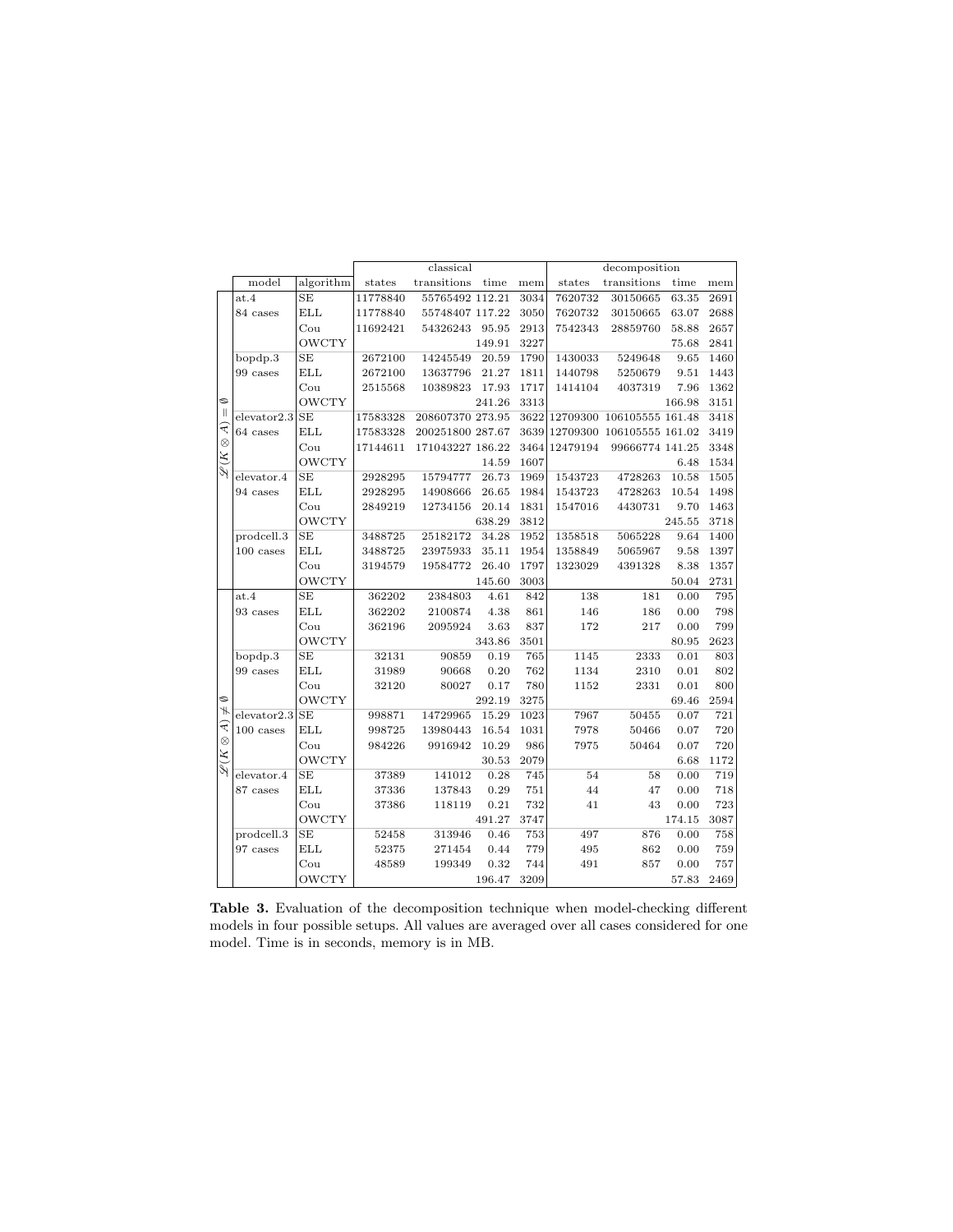When  $\mathscr{L}(K \otimes A) \neq \emptyset$ , we report the performance of the first emptiness check that finds a counterexample.

For all approaches (explicit and symbolic), we report peak memory usage and run time following the same rules as above.

A first observation is that while the run time is always improved by the decomposition, the memory gain is no always so obvious.

For non-empty products, the table shows that counterexamples are found much more rapidly. However when comparing the results of explicit approaches for non-empty products, we should keep in mind that there is a part of luck involved: depending on the order in which transitions of the property automaton are ordered, an emptiness check may find a counterexample faster. The results for empty products are easier to appreciate: since the entire product has to be explored transition order has no importance.

Table 3 can also be used as yet another comparison of emptiness check algorithms. We can notice that our benchmark favors explicit approaches over symbolic ones. This is a consequence of our selection of models and may certainly not be used to denigrate symbolic approaches. Still, if we order the emptiness check algorithm in the classical approach according to their average run time, we can observe that adding the decomposition does not change the order of these algorithms.

The ELL algorithm explores less transitions than SE because it restricts its nested DFS to the strong SCCs of the property, however this smaller exploration does not always reflect on the run-time because of the small overhead required to apply this restriction.

#### 6 Conclusion

In the automata-theoretic approach to model checking for linear-time properties, specialized emptiness checks algorithms have been proposed for the cases where the property automaton is represented by a weak or terminal automaton. For strong automata, a general emptiness check is required.

In this paper we focused on properties whose automata (strong or weak) mix SCCs of different strengths, and for which we propose a decomposition approach based on these strengths.

Our experimentation of various ways to implement the characterization of SCC strengths has shown that trying to detect inherently weak SCCs (by enumerating all its elementary cycles) was not worth it: detecting weak SCCs is faster and easier to implement, and will miss very few inherently weak SCCs. However this study was performed on automata produced by Spot whose translation algorithm produce automata in the form preferred by the structural heuristic.

In the decomposition approach, instead of translating the property into one Büchi automaton A, we build three automata  $A_S$ ,  $A_W$ ,  $A_T$  of different strengths. These three automata are smaller than the original one, so checking them in parallel is necessarily faster. They also have a simpler structure, with less transitions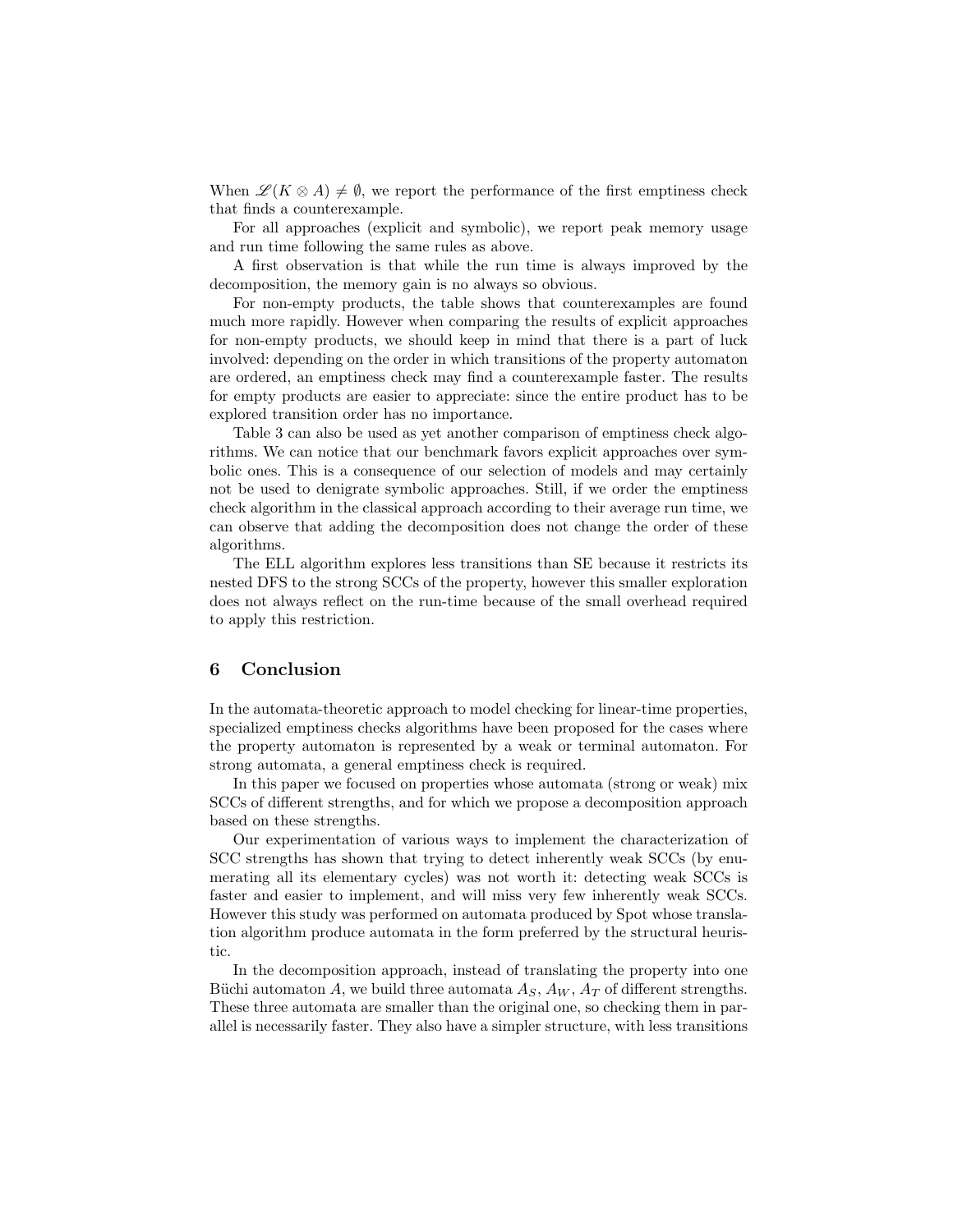in the acceptance sets of  $A<sub>S</sub>$  and only one acceptance set for  $A<sub>W</sub>$  and  $A<sub>T</sub>$ , so they can be simplified more easily than A, improving the run time even more. Last but not least, more efficient algorithms are used for the emptiness check of  $K \otimes A_W$  and  $K \otimes A_T$ .

Although we have experimented this approach with LTL formula, it will obviously work with any logic that can be translated into Büchi automata: for instance our implementation actually supports PSL. Similarly, we have experimented with some custom explicit and symbolic model checkers, but the same approach would be easily applied to any model checker based on the automatatheoretic approach. For instance we can decompose a property into three never claims to feed to the Spin model checker [17] and benefit from its partial-order reduction; or this approach could be integrated in VIS [4] and benefit from its SAT-based emptiness checks.

### References

- [1] Barnat, J., Brim, L., Roˇckai, P.: On-the-fly parallel model checking algorithm that is optimal for verification of weak LTL properties. Science of Computer Programming 77(12), 1272–1288 (Oct 2012)
- [2] Bloem, R., Ravi, K., Somenzi, F.: Efficient decision procedures for model checking of linear time logic properties. In: Proceedings of the Eleventh Conference on Computer Aided Verification (CAV'99). Lecture Notes in Computer Science, vol. 1633, pp. 222–235. Springer-Verlag (1999)
- [3] Boigelot, B., Jodogne, S., Wolper, P.: On the use of weak automata for deciding linear arithmetic with integer and real variables. In: Proceedings of the First International Joint Conference, on Automated Reasoning (IJCAR'01). Lecture Notes in Computer Science, vol. 2083, pp. 611–625. Springer-Verlag (2001)
- [4] Brayton, R., Hachtel, G.D., Sangiovanni-vincentelli, A., Somenzi, F., Aziz, A., tsung Cheng, S., Edwards, S.: VIS: A system for verification and synthesis. In: Proceedings of the Eighth Conference on Computer Aided Verification (CAV'96). Lecture Notes in Computer Science, vol. 1102, pp. 428–432. Springer (1996)
- [5] Burch, J.R., Clarke, E.M., McMillan, K.L., Dill, D.L., Hwang, L.: Symbolic model checking:  $10^{20}$  states and beyond. In: Proceedings of the Fifth Annual IEEE Symposium on Logic in Computer Science. pp. 1–33. IEEE Computer Society Press, Washington, D.C. (1990)
- [6] Černá, I., Pelánek, R.: Relating hierarchy of temporal properties to model checking. In: Rovan, B., Vojtáă, P. (eds.) Proceedings of the 28th International Symposium on Mathematical Foundations of Computer Science (MFCS'03). Lecture Notes in Computer Science, vol. 2747, pp. 318–327. Springer-Verlag, Bratislava, Slovak Republic (Aug 2003)
- [7] Courcoubetis, C., Vardi, M.Y., Wolper, P., Yannakakis, M.: Memory-efficient algorithm for the verification of temporal properties. Formal Methods in System Design 1, 275–288 (1992)
- [8] Couvreur, J.M.: On-the-fly verification of temporal logic. In: Wing, J.M., Woodcock, J., Davies, J. (eds.) Proceedings of the World Congress on Formal Methods in the Development of Computing Systems (FM'99). Lecture Notes in Computer Science, vol. 1708, pp. 253–271. Springer-Verlag, Toulouse, France (Sep 1999)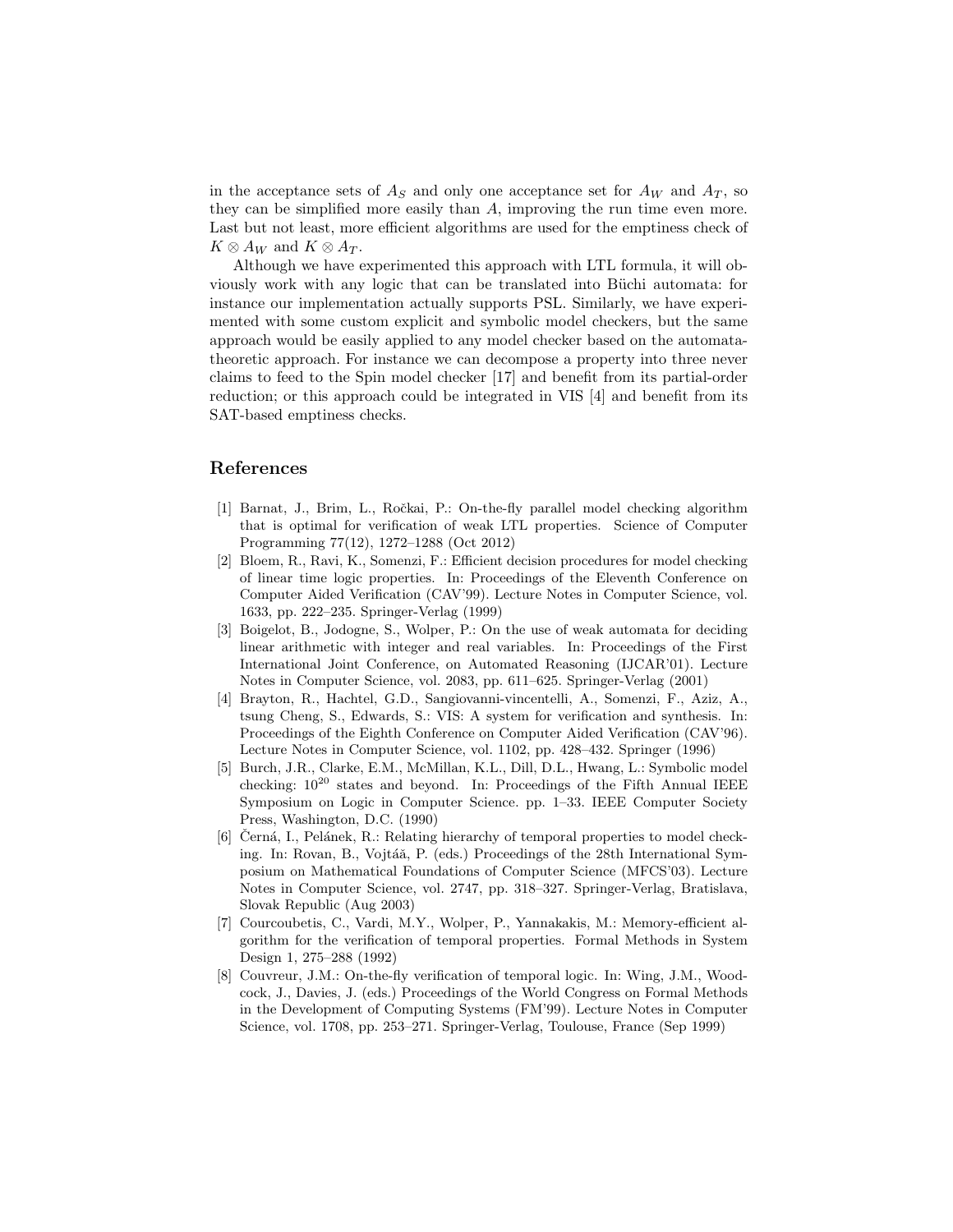- [9] Couvreur, J.M., Duret-Lutz, A., Poitrenaud, D.: On-the-fly emptiness checks for generalized Büchi automata. In: Godefroid, P. (ed.) Proceedings of the 12th International SPIN Workshop on Model Checking of Software (SPIN'05). Lecture Notes in Computer Science, vol. 3639, pp. 143–158. Springer (Aug 2005)
- [10] Dax, C., Eisinger, J., Klaedtke, F.: Mechanizing the powerset construction for restricted classes of  $\omega$ -automata. In: Namjoshi, K.S., Yoneda, T., Higashino, T., Okamura, Y. (eds.) Proceedings of the 5th International Symposium on Automated Technology for Verification and Analysis (ATVA'07). Lecture Notes in Computer Science, vol. 4762. Springer (Oct 2007)
- [11] Duret-Lutz, A.: LTL translation improvements in Spot. In: Proceedings of the 5th International Workshop on Verification and Evaluation of Computer and Communication Systems (VECoS'11). Electronic Workshops in Computing, British Computer Society, Tunis, Tunisia (Sep 2011), http://ewic.bcs.org/category/15853
- [12] Duret-Lutz, A., Klai, K., Poitrenaud, D., Thierry-Mieg, Y.: Self-loop aggregation product — a new hybrid approach to on-the-fly LTL model checking. In: Proceedings of the 9th International Symposium on Automated Technology for Verification and Analysis (ATVA'11). Lecture Notes in Computer Science, vol. 6996, pp. 336–350. Springer-Verlag, Taipei, Taiwan (Oct 2011)
- [13] Edelkamp, S., Leue, S., Lluch-Lafuente, A.: Directed explicit-state model checking in the validation of communication protocols. STTT 5(2–3), 247–267 (2004)
- [14] Fisler, K., Fraer, R., Kamhi, G., Vardi, M.Y., Yang, Z.: Is there a best symbolic cycle-detection algorithm? In: Proceedings of the fourth International Conference on Tools and Algorithms for the Construction and Analysis of Systems (TACAS'01). LNCS, vol. 2031, pp. 420–434. Springer-Verlag (2001)
- [15] Geldenhuys, J., Hansen, H., Valmari, A.: Exploring the scope for partial order reduction. In: Liu, Z., Ravn, A.P. (eds.) Proceedings of the 7th International Symposium on Automated Technology for Verification and Analysis (ATVA'09), Lecture Notes in Computer Science, vol. 5799, pp. 39–53. Springer-Verlag (2009)
- [16] Geldenhuys, J., Valmari, A.: More efficient on-the-fly LTL verification with Tarjan's algorithm. Theoretical Computer Science 345(1), 60–82 (Nov 2005), conference paper selected for journal publication
- [17] Holzmann, G.J.: The Spin Model Checker: Primer and Reference Manual. Addison-Wesley (2003)
- [18] Holzmann, G.J., Peled, D.A., Yannakakis, M.: On nested depth first search. In: Grégoire, J.C., Holzmann, G.J., Peled, D.A. (eds.) Proceedings of the 2nd Spin Workshop. DIMACS: Series in Discrete Mathematics and Theoretical Computer Science, vol. 32. American Mathematical Society (May 1996)
- [19] Kesten, Y., Pnueli, A., on Raviv, L.: Algorithmic verification of linear temporal logic specifications. In: Larsen, K., Skyum, S., Winskel, G. (eds.) Proceedins of the 25th International Colloquium on Automata, Languages, and Programming (ICALP'98). Lecture Notes in Computer Science, vol. 1443, pp. 1–16. Springer-Verlag (1998)
- [20] Loizou, G., Thanisch, P.: Enumerating the cycles of a digraph: A new preprocessing strategy. Information Sciences 27(3), 163–182 (Aug 1982)
- [21] Pelánek, R.: BEEM: benchmarks for explicit model checkers. In: Proceedings of the 14th international SPIN conference on Model checking software. pp. 263–267. Lecture Notes in Computer Science, Springer-Verlag (2007)
- [22] Peled, D., Valmari, A., Kokkarinen, I.: Relaxed visibility enhances partial order reduction. Formal Methods in System Design 19(3), 275–289 (2001)